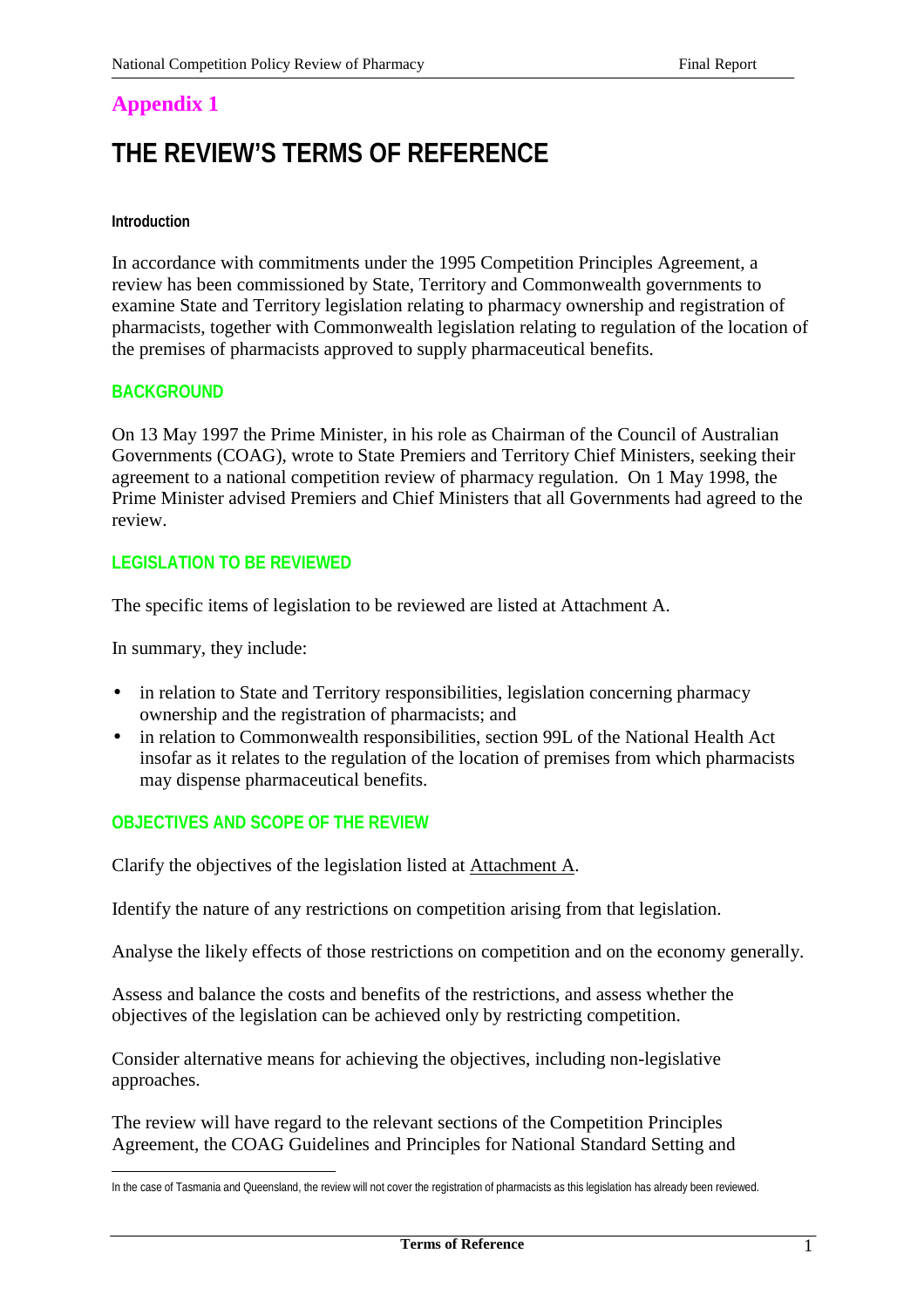Regulatory Action, the COAG Guidelines for Review of Professional Regulation and make use of material contained in guidelines published by Commonwealth and State governments on regulatory impact statements and on conducting National Competition Policy legislation reviews. If practicable, the review should also have regard to the outcome of related reviews such as the national competition review of drugs and poisons regulation.

The review should also assess the net public benefit of the legislation having regard to the public benefit criteria set out in clause 1(3) of the Competition Principles Agreement (see Attachment B).

## **REVIEW ADMINISTRATION**

Chair and Steering Committee

The review will be conducted by an independent Chair who will be supported by a small secretariat. The Chair will be advised by a Steering Committee specifically established for that purpose.

The Chair should have familiarity with economic principles and the pharmacy industry. He/she will be selected from a short-list of nominees prepared by the Commonwealth Department of Health and Aged Care in consultation with State and Territory health departments.

Nominations for membership of the Steering Committee will be obtained through consultation involving Commonwealth, State and Territory Departments of Health and the Committee for Regulatory Reform of COAG. A key criterion for the Steering Committee is that it comprises one representative from each jurisdiction and that that person is able to represent the government agency whose legislation is subject to the review.

#### *Resources*

The Commonwealth will fund half the costs of the review, excluding Steering Committee participation costs, which are to be met separately by each participating government. The remaining costs of the review will be shared proportionately according to the population of each State and Territory. If considered appropriate, any participating government may offer to second an officer to the review Secretariat as part of its contribution.

Costs to be taken account of in developing a budget for this review include:

- staffing and office costs for secretariat;
- payment to an independent Chair;
- payment to any consultants contracted;
- costs of producing the report**;**
- costs associated with consultations, advertising for submissions etc; and
- associated travel costs.

The total cost of the review could be expected to be in the vicinity of \$500,000.

The Commonwealth Department of Health and Aged Care will provide the base for the Secretariat functions and significant staff support for the Review Secretariat itself. Final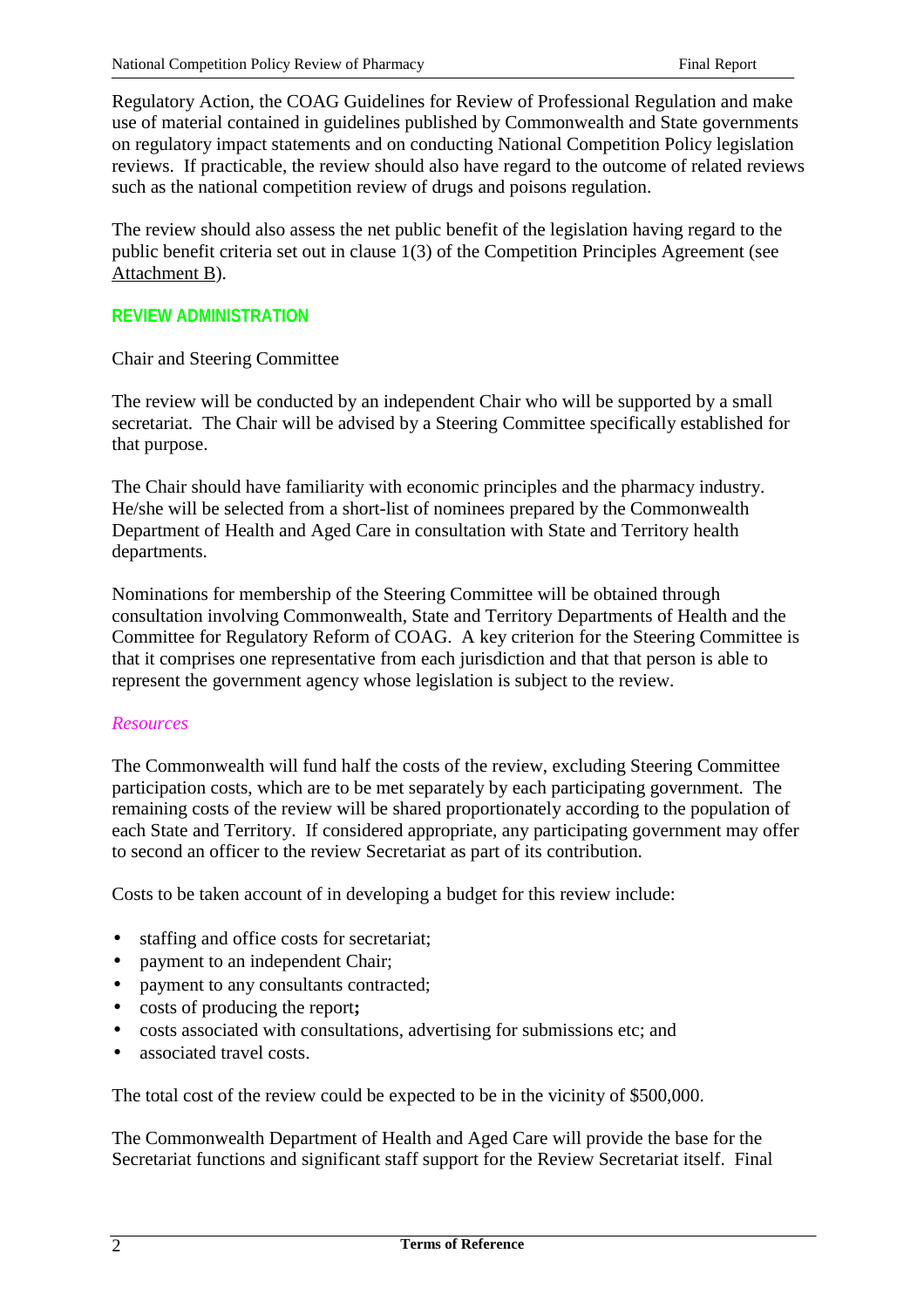details of staffing, including the appropriate level and mix of skills, can be resolved through the Steering Committee.

#### *Conduct of the review*

The Chair should seek submissions from the public through advertisements in the national press and other mechanisms considered appropriate. The Chair should also consult directly with key stakeholders on the issues covered by the review.

The review is to commence as soon as possible. The Chair should provide governments and key stakeholders with an interim report within 4 months of the commencement of the review to assist in their consideration of issues relating to pharmacy ownership, the registration of pharmacists and the location of pharmacies, and to provide an indication of the review's likely findings. The Chair should provide COAG with a final report on the review not more than 6 months after its commencement.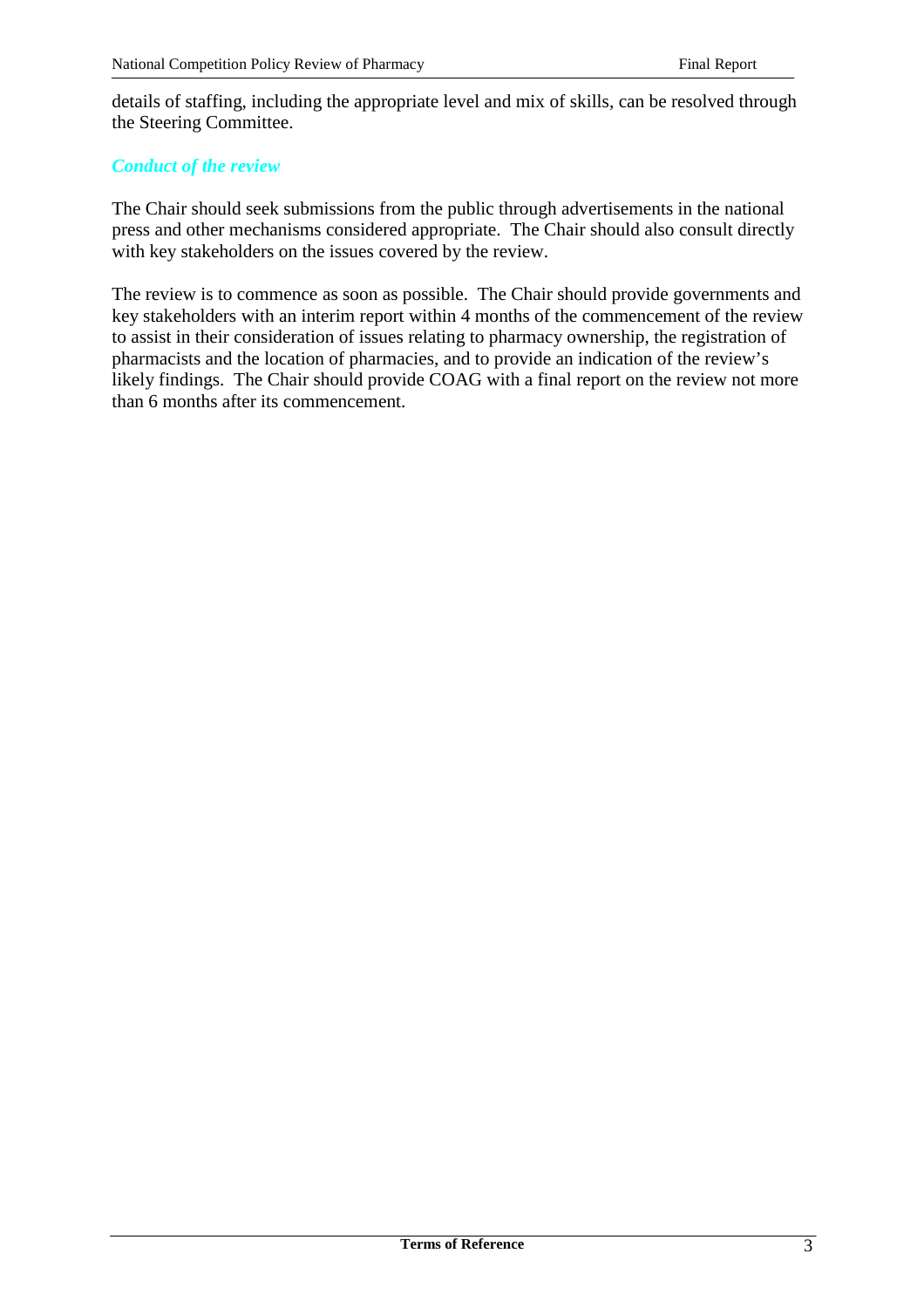## **ATTACHMENT A**

#### **Legislation to be Reviewed**

#### **1. State and Territory legislation**

The relevant instruments relating to pharmacy ownership and registration of pharmacists for the States and Territories are as follows:

Western Australia, *Pharmacy Act 1964* New South Wales, *Pharmacy Act 1964* Victoria, *Pharmacists Act 1974* South Australia, *Pharmacists Act 1991* Queensland, *Pharmacy Act 1976*, Part 4 Tasmania, *Pharmacy Act 1908*, (not including those parts relating to the registration of pharmacists) Northern Territory, *Pharmacy Act 1996* Australian Capital Territory *Pharmacy Act 1931*

#### **2. Commonwealth Legislation**

There is one instrument involved:

Commonwealth Ministerial Determination under section 99L (1) of the *National Health Act 1953*: that part relating to "Approval to Supply Pharmaceutical Benefits".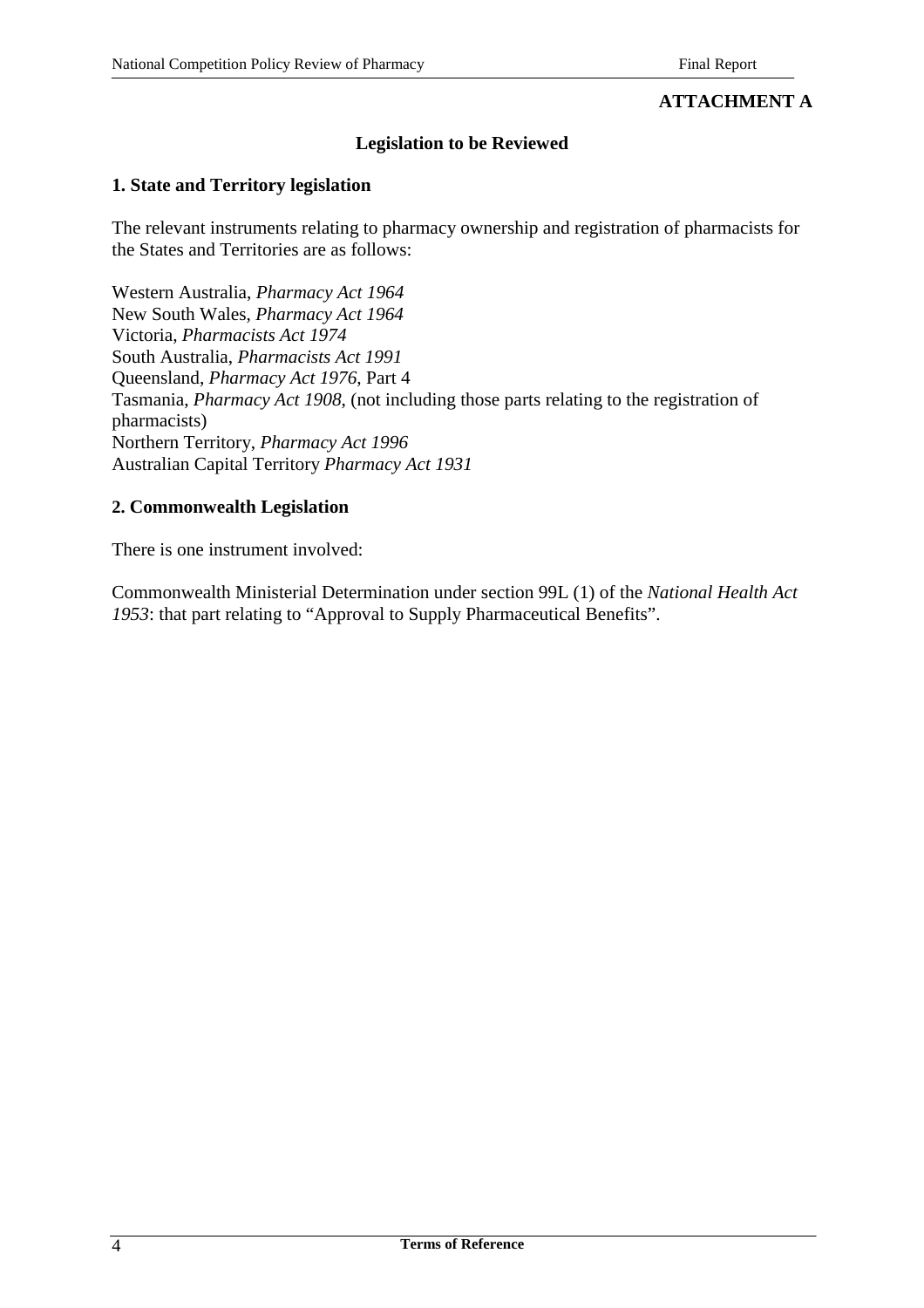#### **ATTACHMENT B**

#### **PUBLIC BENEFIT TEST**

#### Competition Principles Agreement, Clause 1(3) states:

*"Without limiting the matters that may be taken into account, where this Agreement calls:*

- *(a) for the benefits of a particular policy or course of action to be balanced against the costs of the policy or course of action; or*
- *(b) for the merits or appropriateness of a particular policy or course of action to be determined; or*
- *(c) for an assessment of the most effective means of achieving a policy objective;*
- *(d) the following matters shall, where relevant, be taken into account:*
- *(e) government legislation and policies relating to ecologically sustainable development;*
- *(f) social welfare and equity considerations, including community service obligations;*
- *(g) government legislation and policies relating to matters such as occupational health and safety, industrial relations and access and equity;*
- *(h) economic and regional development, including employment and investment growth;*
- *(i) the interests of consumers generally or of a class of consumers;*
- *(j) the competitiveness of Australian businesses; and*
- *(k) the efficient allocation of resources".*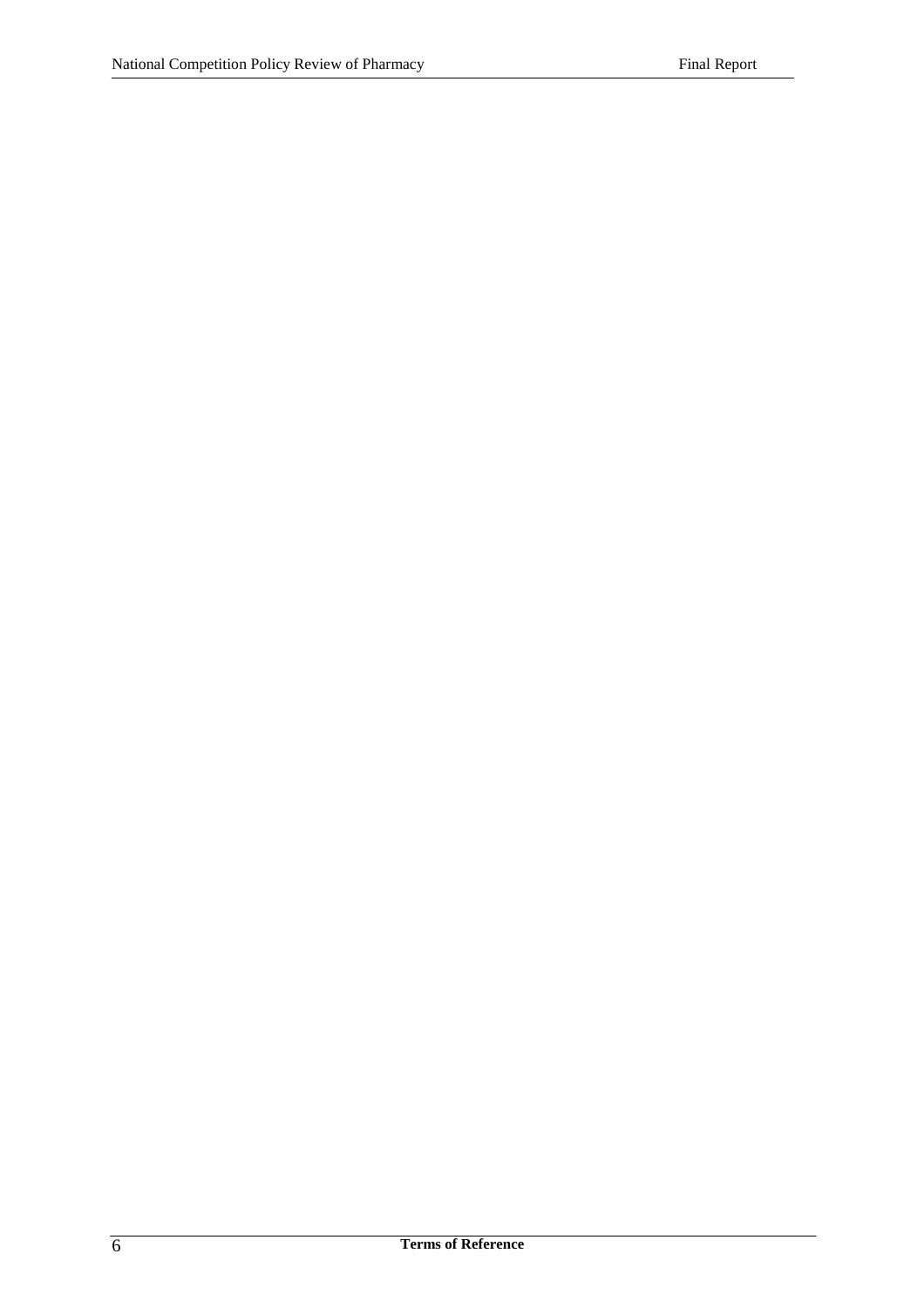# **THE NATIONAL COMPETITION POLICY**

# *INTRODUCTION*

In 1995 the Council of Australian Governments (COAG) agreed to implement the National Competition Policy (NCP) based on the recommendation of the National Competition Policy Review Committee chaired by Professor Fred Hilmer AO.

NCP represents a commitment by all Australian governments to a consistent approach to fostering greater economic efficiency and improving the overall competitiveness of the Australian economy.

# *HOW NCP IS GIVEN EFFECT*

NCP is being given effect through the implementation of three intergovernmental agreements signed by COAG in April 1995:

- The *Conduct Code Agreement*, which committed Governments to the application of uniform competition laws;
- The *Competition Principles Agreement*, which established consistent principles governing pro-competitive reform of government business enterprise and government regulation;
- The *Agreement to Implement National Competition Policy and Related Reforms*, which incorporated a timetable for reform and a commitment by the Commonwealth to make additional general purpose payments to the States conditional upon compliance with the agreed reform agenda and timetable.

# *COMPETITION PRINCIPLES AGREEMENT*

As part of the *Competition Principles Agreement*, all governments agreed to adopt the following guiding legislative principle:

Legislation should not restrict competition unless it can be demonstrated that:

- The benefits of the restriction to the community as a whole outweigh the costs; and
- The objectives of the legislation can only be achieved by restricting competition.

To give effect to this principle, governments have agreed to:

- Review, and where appropriate, reform all existing legislative restrictions on competition against the guiding legislative principle; and
- Ensure that all new legislative proposals are assessed against this principle.

The *Competition Principles Agreement* provides that in assessing the costs and benefits of a restriction on competition, the following matters, where relevant, are taken into account:

- Government legislation and policies relating to ecologically sustainable development;
- Social welfare and equity considerations, including community service obligations;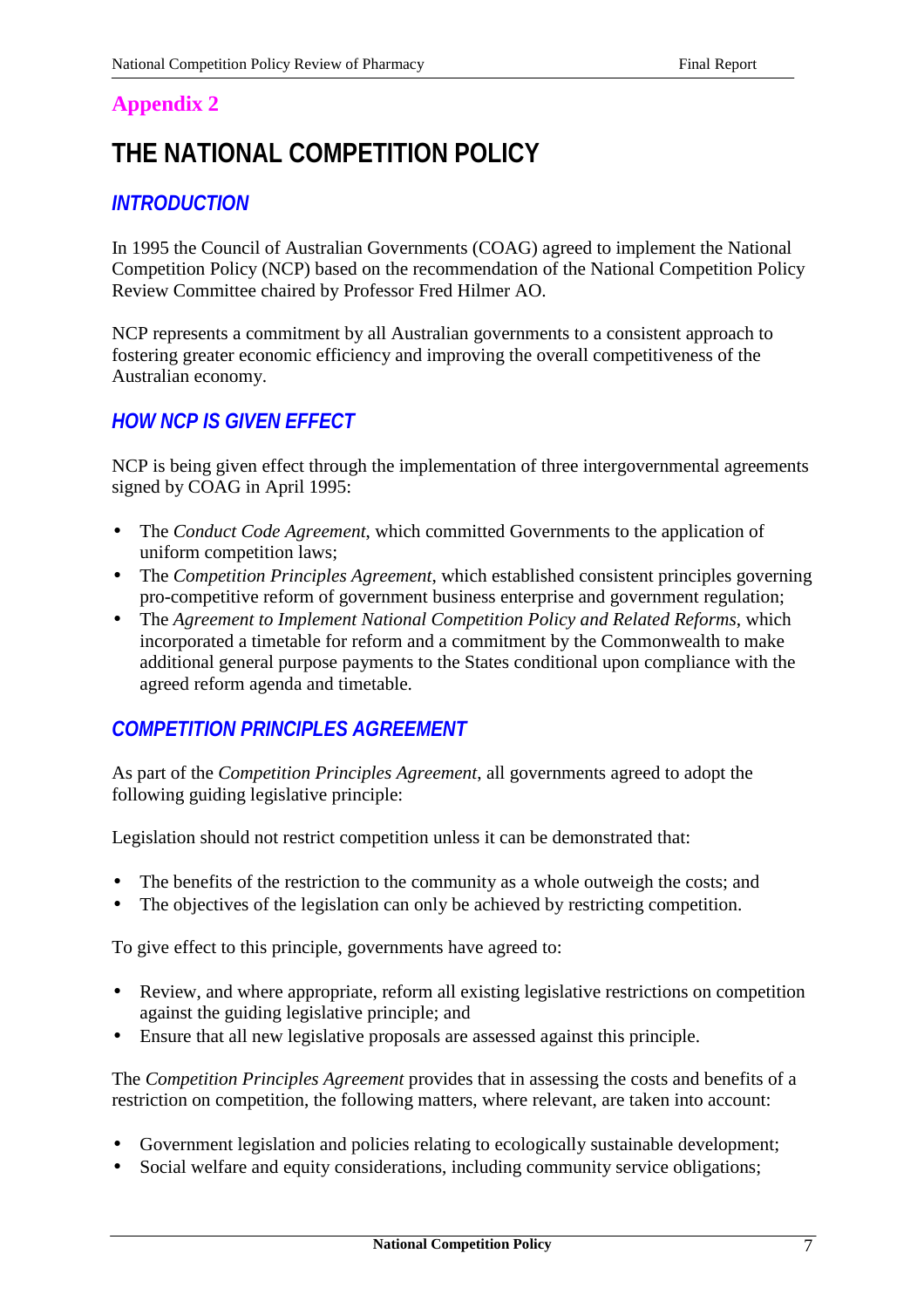- Government legislation and policies relating to matters such as occupational health and safety, industrial relations and access and equity;
- Economic and regional development, including employment and investment growth;
- The interests of consumers generally or of a class of consumers;
- The competitiveness of Australian businesses; and
- The efficient allocation of resources

The *Competition Principles Agreement* also requires that a legislation review should consider the following:

- Clarify the objectives of the legislation;
- Identify the nature of the restriction on competition;
- Analyse the likely effect of the restriction on competition and on the economy generally;
- Assess and balance the costs and benefits of the restriction; and
- Consider alternative means for achieving the same result, including non-legislative approaches.

## *NCP PURPOSE AND PHILOSOPHY*

The purpose of the guiding legislative principle is to critically assess whether restrictions on competition are necessary to achieve the objectives of the legislation in which they appear. As stated in the Victorian Government's *Guidelines for the Review of Legislative Restrictions on Competition*:

*These [restrictions] typically evolved to serve wider public policy objectives, including protection of the consumer, the environment or the wider public from unscrupulous, unsafe or environmentally destructive practices, processes or products. The guiding legislative principle established under the Competition Principles Agreement does not imply that competition objectives should take precedence over these important policy objectives. However, the form which regulation takes often creates unwarranted barriers to entry to relevant markets, limiting consumer choice, stifling innovation and generating monopoly rents for existing producers which result in higher prices to consumers.*

Application of the Policy's guiding legislative principle therefore is intended to establish whether particular restrictions on competition remain necessary to the achievement of specific public policy objectives through a rigorous assessment of the benefits to the public of each restriction compared with the costs involved, and assessment of non-regulatory alternatives.

The general proposition underlying these reviews is that open and unrestricted competition in markets is generally the most efficient method of allocating the community's resources, and that the benefits of a restriction on competition will generally only outweigh the costs in situations of 'market failure'. Therefore, intervention should generally be restricted to those situations.

*This Appendix is an extract from the Victorian Department of Human Services' November 1998 discussion paper for the Review of Victorian Health Act 1958. It is adapted with permission.*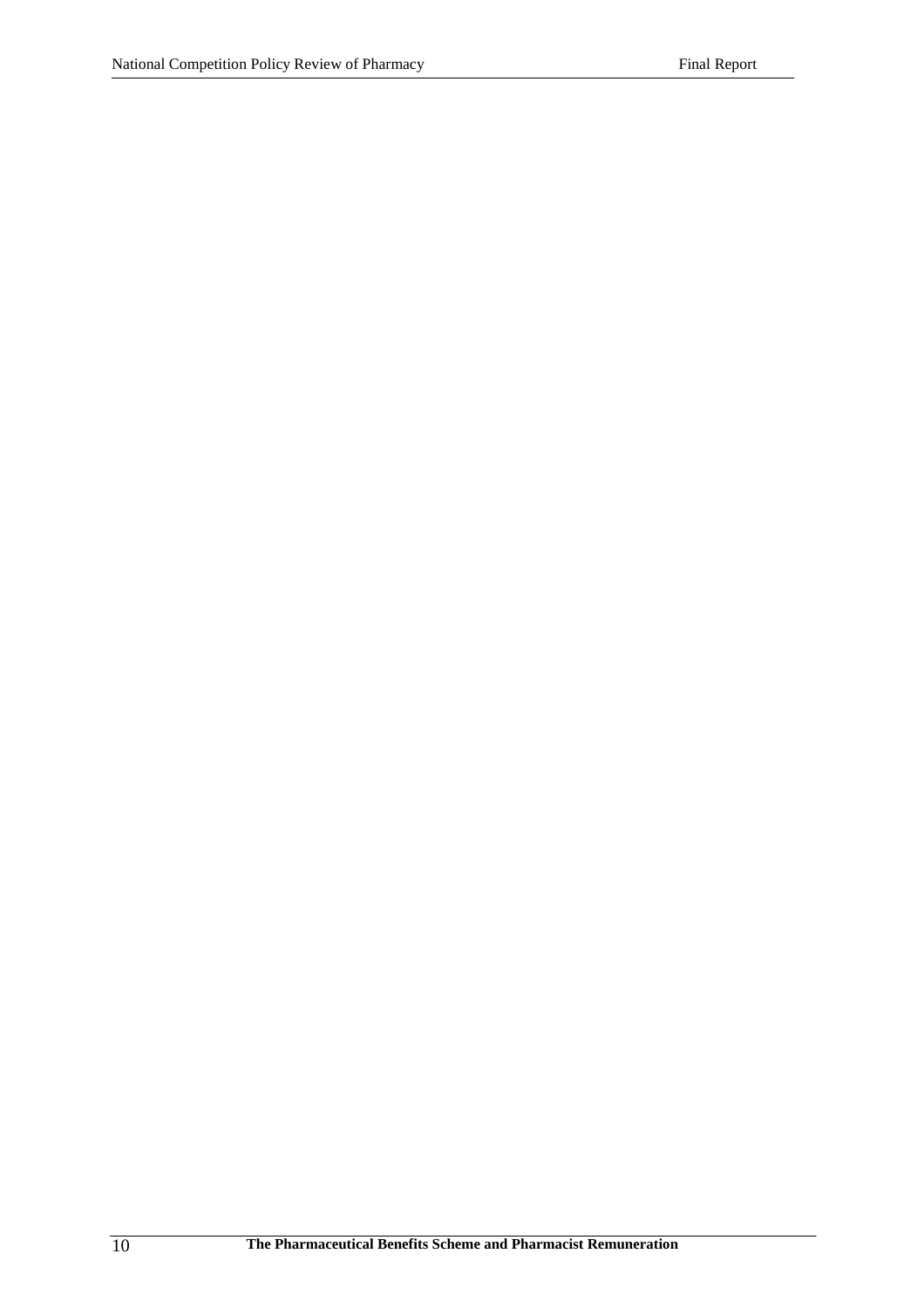# **THE PHARMACEUTICAL BENEFITS SCHEME AND PHARMACIST REMUNERATION**

The purpose of the Pharmaceutical Benefits Scheme (PBS) is to provide timely, reliable and affordable access for the Australian community to necessary and cost effective medicines.

The PBS has been in operation for more than 50 years. It has evolved into a scheme which from 1 February 1999 covers 559 drug substances (generic drugs), available in 1,354 forms and strengths (items) and marketed as 1,992 different drug products (brands). The list of benefits is comprehensive, providing suitable therapy for most medical conditions in which medicine is an accepted form of treatment and diagnosis by a medical practitioner is appropriate.

Eligibility is restricted to Australian residents and visitors from those countries with which Australia has a Reciprocal Health Care Agreement. Currently, those countries are the UK (including Northern Ireland), Ireland, New Zealand, Malta, Italy, Sweden, the Netherlands and Finland.

The PBS is complemented by the Repatriation Pharmaceutical Benefits Scheme (RPBS), which provides access to some additional pharmaceutical items to persons with entitlements under the *Veterans' Entitlements Act 1986*.

Decisions on what drugs are included, or "listed" under the PBS, are based upon the recommendations of an expert body of medical practitioners and pharmacists, the Pharmaceutical Benefits Advisory Committee. Over recent years, increasing emphasis has been placed on manufacturers having to demonstrate the cost effectiveness of the drugs they are seeking to have listed on the Schedule of Pharmaceutical Benefits.

PBS listed products must be:

- Prescribed by a registered medical practitioner or, for certain drugs, by a registered dental practitioner; and
- Dispensed by an approved pharmacist or, in limited cases where a pharmaceutical service is not available, by an approved medical practitioner.

The Commonwealth Government reduces the cost of pharmaceuticals to patients by:

- Negotiating an agreed price for the medicine with the supplier of the product;
- Controlling the mark-ups applied by wholesalers and dispensers;
- Remunerating dispensers an amount determined by the Pharmaceutical Benefits Remuneration Tribunal; and
- Subsidising the cost of the product to patients with the level of subsidy linked to the welfare needs of the patient.

In negotiating prices with manufacturers, which are used to establish prices paid to pharmacists, the Commonwealth Government has significant market power because only products listed on the PBS are subsidised and doctors tend to confine their prescribing to the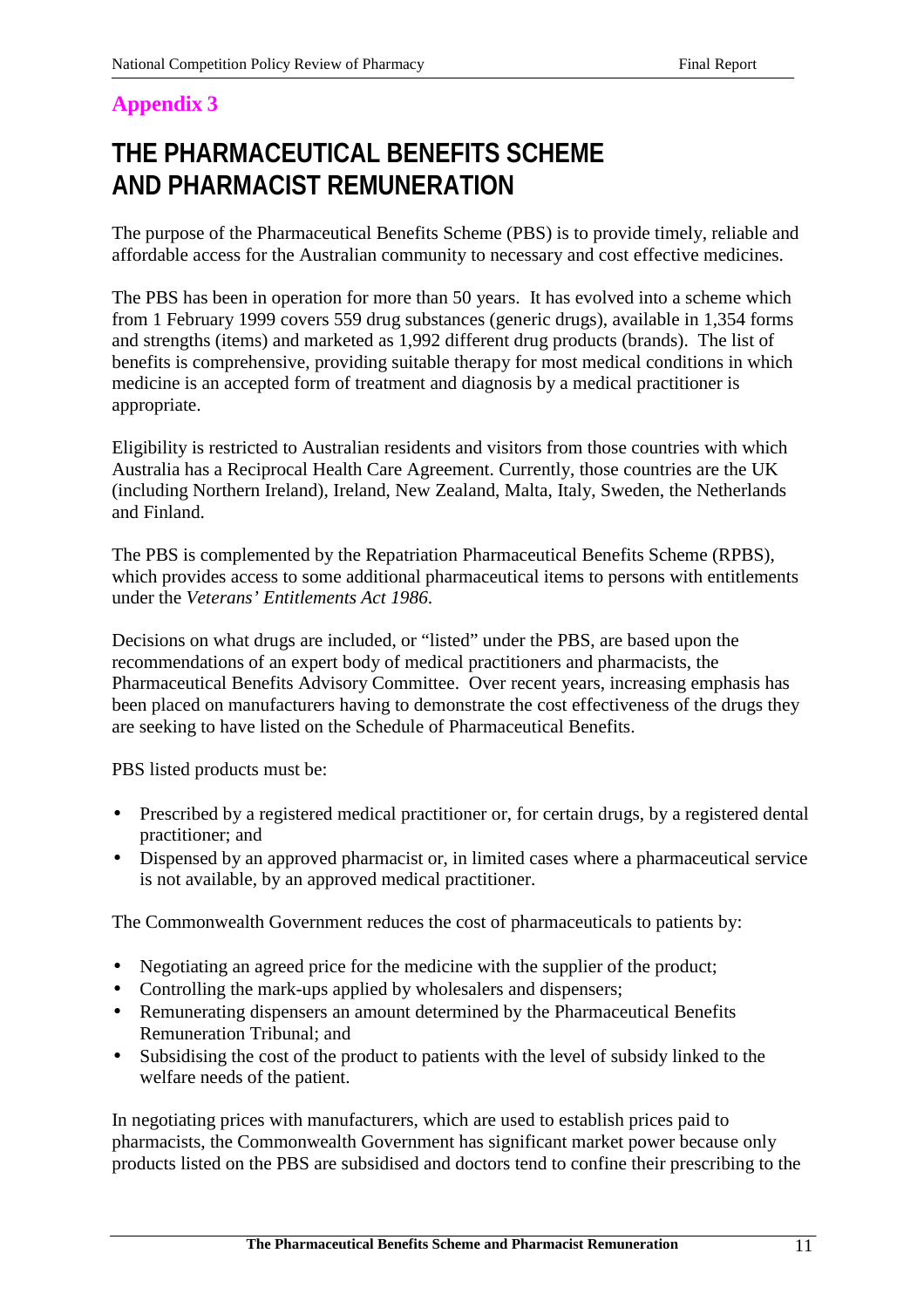PBS list. As a result of this monopsony power, the pharmaceutical industry claims that Australian prices are significantly lower than most other comparable overseas countries.

Under the PBS, the current maximum cost to consumers for drugs listed under the PBS is \$20.30 for General Beneficiaries (who are members of the general public and do not have concession cards) and \$3.20 for Concessional beneficiaries (who are holders of Pensioner Concession, Commonwealth Seniors Health Cards and Health Care Cards), except where a special patient contribution, a brand premium, or a therapeutic group premium applies.

So, for example, if a person required treatment for multiple sclerosis with Interferon Beta-1b (*Betaferon)*, the cost of a set of injections is \$1264.34, but a General Beneficiary would pay \$20.30 and a Concessional beneficiary \$3.20, with the Commonwealth meeting the balance of the cost.

# *COST OF THE PBS TO GOVERNMENT*

In 1997/98, the PBS dealt with over 125 million benefit prescriptions. For that year, the cost to the Commonwealth of the PBS was \$2.541 billion and the patient contribution was \$571 million, making the total cost of the Scheme \$3.112 billion.

Of this total, the amount paid to pharmacists for dispensing the drugs was \$773 million, representing around 25 per cent of the total cost of the Scheme.

It took 40 years for the cost of the PBS to reach \$1 billion and only a further six years to double to nearly \$2 billion in 1994/95. Since then, the cost to the Government of pharmaceutical benefits has grown at an average annual rate of 9.7 per cent in real terms over the last 4 years. PBS costs are expected to grow at an average rate of 8.0 per cent real per annum over the next 5 years. The total cost to the Government of the PBS can be expected to double again in the next 11 to 12 years.

Government expenditure on the PBS represents 5.9 per cent of total health services expenditure; the PBS average annual expenditure growth rate of 9.7 per cent per annum compares with an average annual growth rate of around 4.8 per cent in total health services expenditure.

As in the case of other medical technologies, newer medicines tend to be more expensive than older ones and prescribers tend to favour the newer and more expensive medicines. So, for example, in 1997/98 there were over 6 million PBS prescriptions for cholesterol-lowering drugs, at an average price of \$50.78 and at a total cost to Government of some \$274 million. Antacids and drugs for treating peptic ulcers accounted for over 8 million PBS prescriptions, at an average price of \$46.58 and at a total cost to Government of over \$322 million.

The majority of expenditure on PBS prescriptions continues to be directed towards those least able to afford the cost of medicines, with Government expenditure on pharmaceuticals for Concessional beneficiaries representing around 80 per cent of total PBS expenditure in 1997/98. The remaining 20 per cent was spent on subsidising the price of drugs prescribed to General beneficiaries.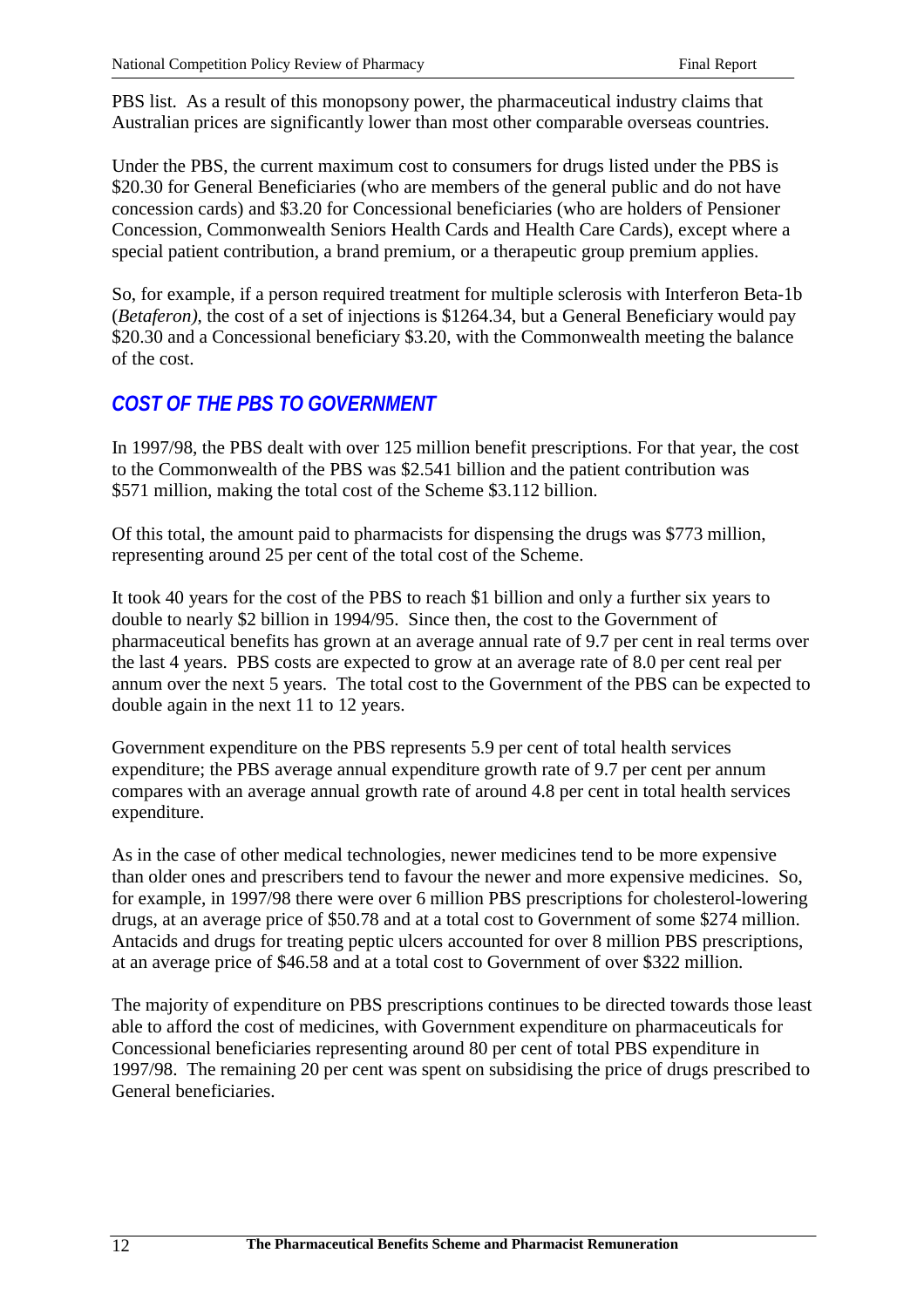# *PHARMACIST REMUNERATION*

The current Australian Community Pharmacy Agreement between the Commonwealth and the Pharmacy Guild of Australia provides for payments to approved pharmacists for the dispensing of PBS listed medicines. This agreement expires on 30 June 2000 and is currently being re-negotiated.

The amount paid to pharmacists consists of:

- A mark-up of 10 per cent on the Government agreed price to the pharmacist, up to \$180, or \$18.00 on the price to pharmacists above \$180 up to \$360, or 5 per cent on the price to pharmacists above \$360,
- *Plus* a Government composite fee of \$4.34 for ready prepared items or \$6.20 for extemporaneously prepared items,
- *Plus* a range of miscellaneous fees and allowances where applicable, such as:
	- the Isolated Pharmacy Allowance and Remote Pharmacy Allowance;
	- fees for accredited pharmacists undertaking medication reviews in nursing homes; and
	- additional charges for PBS medicines below the general patient copayment (of \$20.30)

Payments to suppliers (including manufacturers) are 90 per cent of the pharmacist price, whilst wholesalers receive 10 per cent of the pharmacist price.

*This material was prepared by the Commonwealth Department of Health and Aged Care and is adapted with acknowledgment.*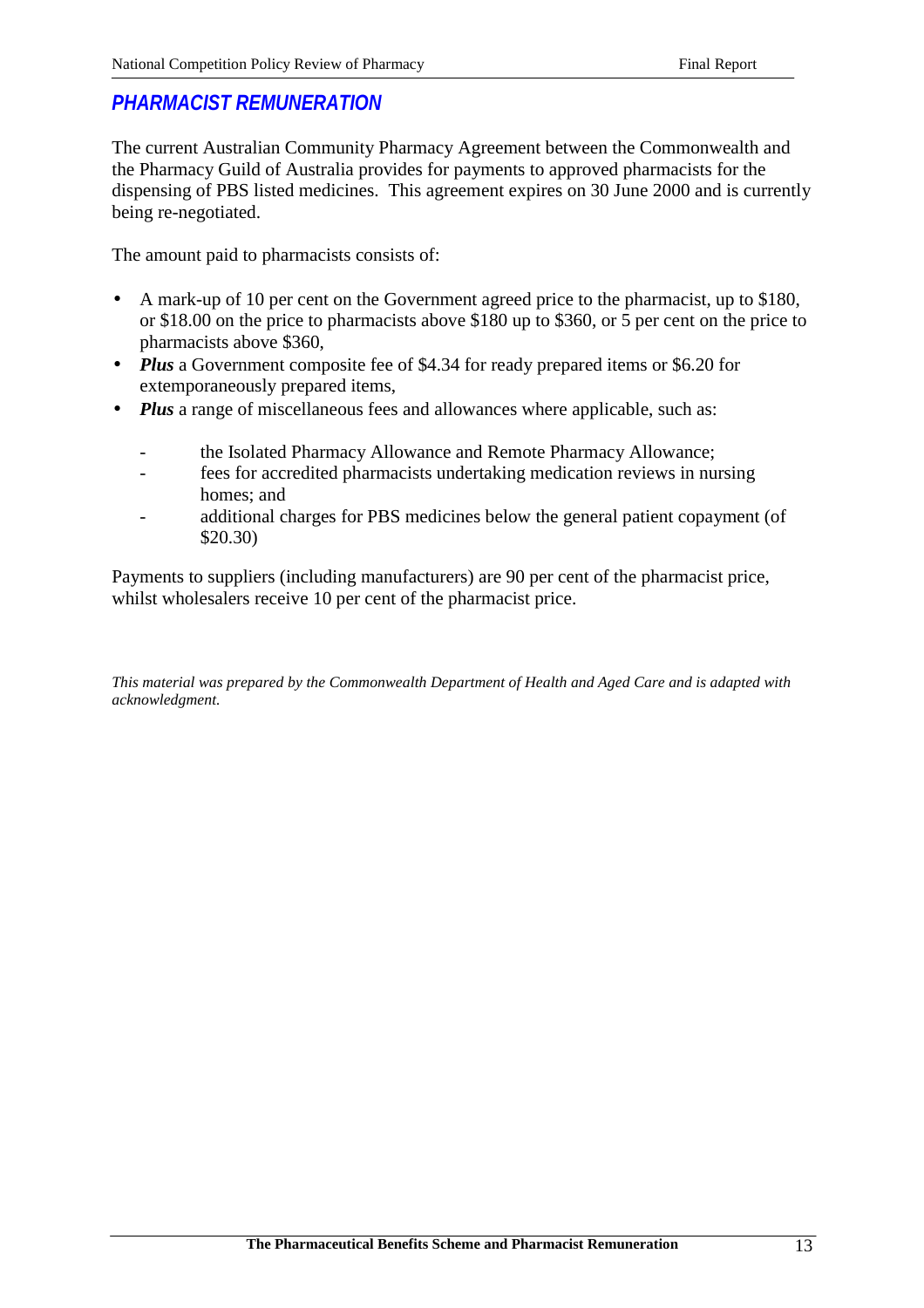# **POSSIBLE CORPORATE STRUCTURE MODEL**

Please Note: This appendix is accessible on as a separate PDF document at www.health.gov.au/haf/pharmrev/final.htm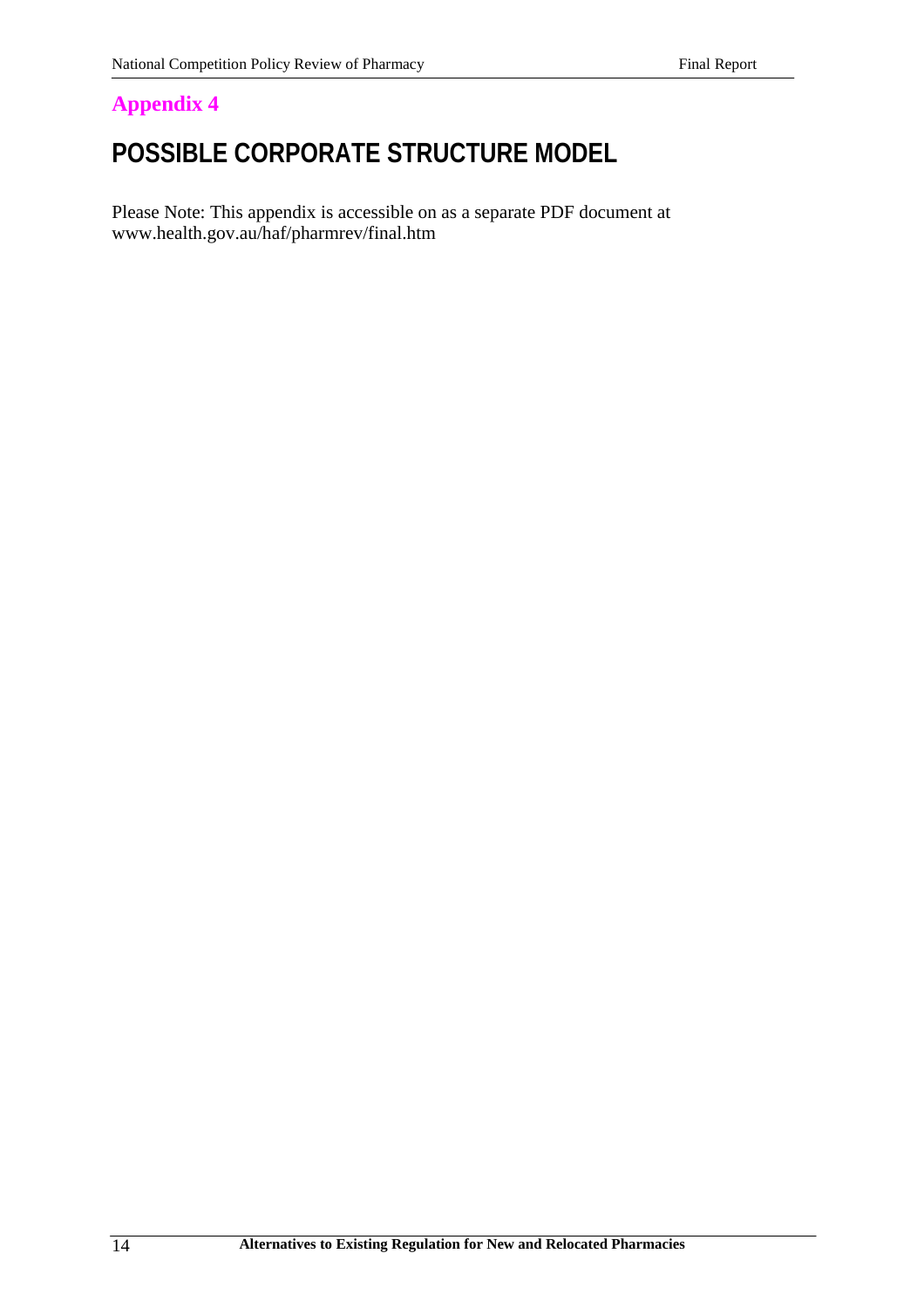# **ALTERNATIVES TO EXISTING REGULATION FOR NEW AND RELOCATED PHARMACIES**

Further to Recommendations 9-13 in Chapter 3, the Review has considered how transitional arrangements may apply for regulations related to locating pharmacies to dispense Pharmaceutical Benefits Scheme (PBS) benefits. This Appendix assumes that relocated pharmacy restrictions would be phased out after the transition period, and that new pharmacy approval restrictions will in time be replaced with other measures.

## **NEW PHARMACY APPROVALS**

For the transitional period, the existing rules for new pharmacy approvals would continue, and the ACPA's determining role would continue. The criteria applied would, however, be revised to make them more efficient, relevant and equitable, particularly to make them as "rural friendly" as possible.

Subject to negotiation and consultation, including with affected communities themselves, adjusted criteria could be more flexible, and take such factors into account as:

- Local population health characteristics (eg aged persons, persons with chronic illnesses, people with serious disabilities, numbers of children under 10) rather than disadvantaged social groups;
- The proximity of the nearest pharmacy and nearest hospital;
- The local community's ability to support the pharmacy business;
- A general practitioner being within a reasonable travelling time of the locality (of say 30 minutes) rather than present in a town full- or part-time; and
- Changing the population definition to reflect a locality's year-round profile, including temporary residents in peak periods (for example, in a holiday locality where a high transient population may be present for several months) rather than simply count the number of permanent residents.

## **RELOCATED PHARMACY APPROVALS**

From the 1 July 2001 commencement date suggested in Chapter 3, the existing distancebased relocation rules would continue for a agreed time, with modifications to make their operation more effective and practical, and better to reflect contemporary and evolving trends in health care delivery in and beyond pharmacy.

## *"Long distance" relocations*

Interim adjustments to the long distance relocation criteria could include:

• Shortening the new site relocation distance from 2 kilometres to 1.5 kilometres. This would continue the trend of the Second Agreement from the First in shortening the radius from 5 to 2 kilometres; and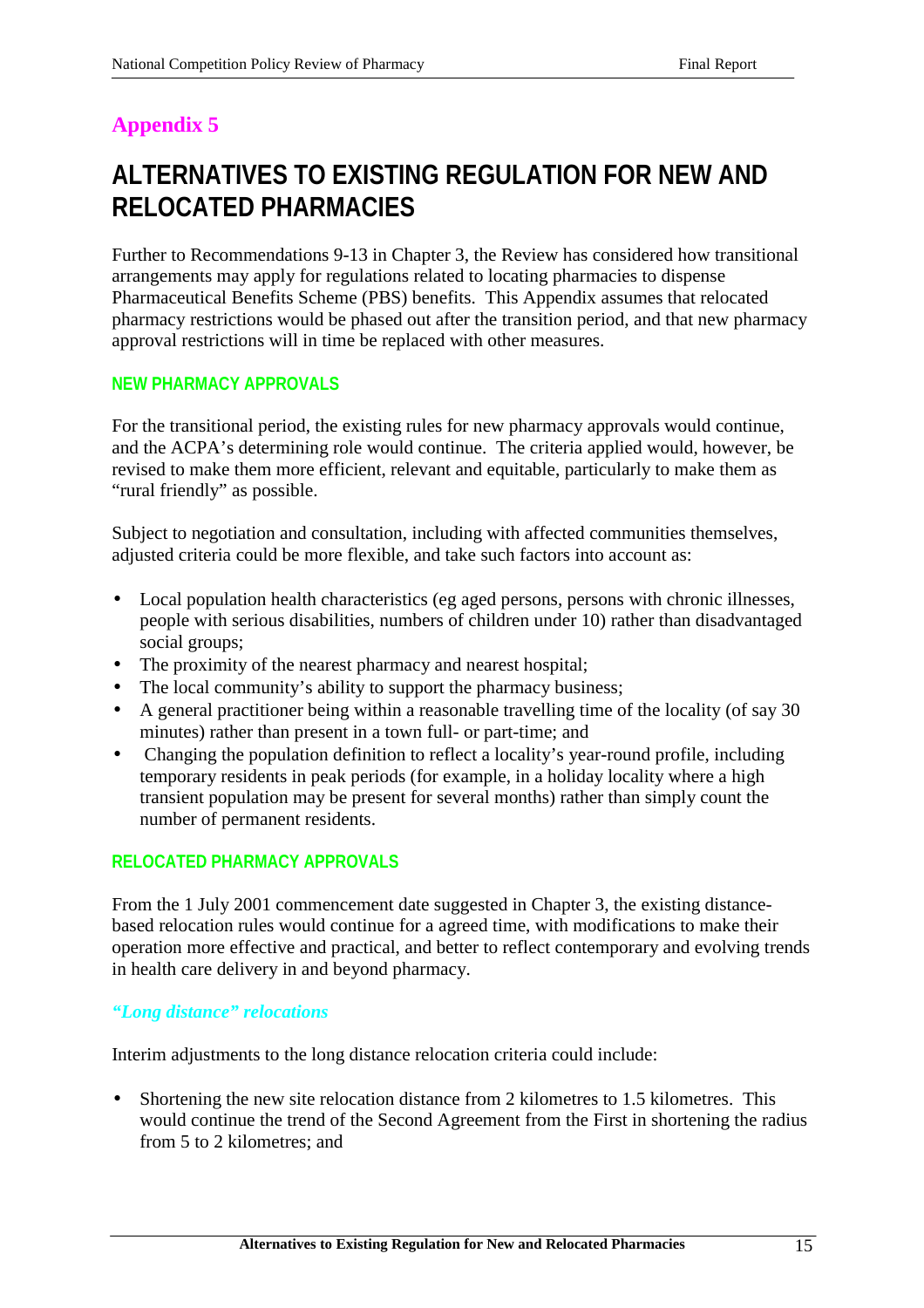• Changing the current route definition of the "shortest lawful distance door to door" to the "shortest reasonable access route". This would not eliminate the potential for administrative or judicial review of distance-based decisions. It would, however, mean that they would be based on more practical considerations such as the degree of difficulty for an old, ill or infirm person, or a parent with young children, in reaching their nearest pharmacy.

## *Local relocations*

For short distance relocations of an established pharmacy to a nearby site:

- The present 1 kilometre route measure for short distance relocations would be extended to 1.5 kilometres by the shortest reasonable access route;
- The period in one site before a short distance relocation could be sought would be reduced from 2 years to 1 year; and
- The need for Australian Community Pharmacy Authority (ACPA) approval of short relocations would be abolished, although the new premises would still need to satisfy any local State or Territory requirements.

## *Shopping centre relocations*

For shopping centre relocations, existing distance-exempt provisions would continue, but:

- The present distinction between service and retail shops would be abolished, and the total number of shops in the complex would be the eligibility criterion;
- The ratio of pharmacies to shops in any one complex would not necessarily change (ie) 1:30; 2:100; 3:200);
- The definition of an eligible shopping centre would be clarified along the lines of "*a discrete collection of shops, including a food store, supermarket or department store, within one exclusive pedestrian and car parking precinct*"; and
- The Secretary of the Department of Health and Aged Care (the Secretary) would have the discretion to approve a pharmacy in a community shopping precinct of less than 30 shops and less than 1.5 kilometres from the nearest pharmacy if:
	- (a) The existing pharmacy would be difficult for residents without private transport to reach easily (for example, due to topographical features or lack of access to existing public transport routes);
	- (b) A general practitioner is or will be co-located in the precinct.

## **SPECIFIC APPROVALS**

Recognising that certain care facilities have special pharmacy needs, the Secretary could consider also new and relocated approvals for pharmacies in:

- Medical centres;
- Private hospitals with inpatient services (without a minimum bed requirement); and
- Aged care facilities (single or multi-complex) with sufficient residents and communitybased clients to justify an in-house pharmacy service.

The distance criteria for relocations would not apply, although safeguard criteria and definitions of eligible facilities may be put in place to protect the public interest.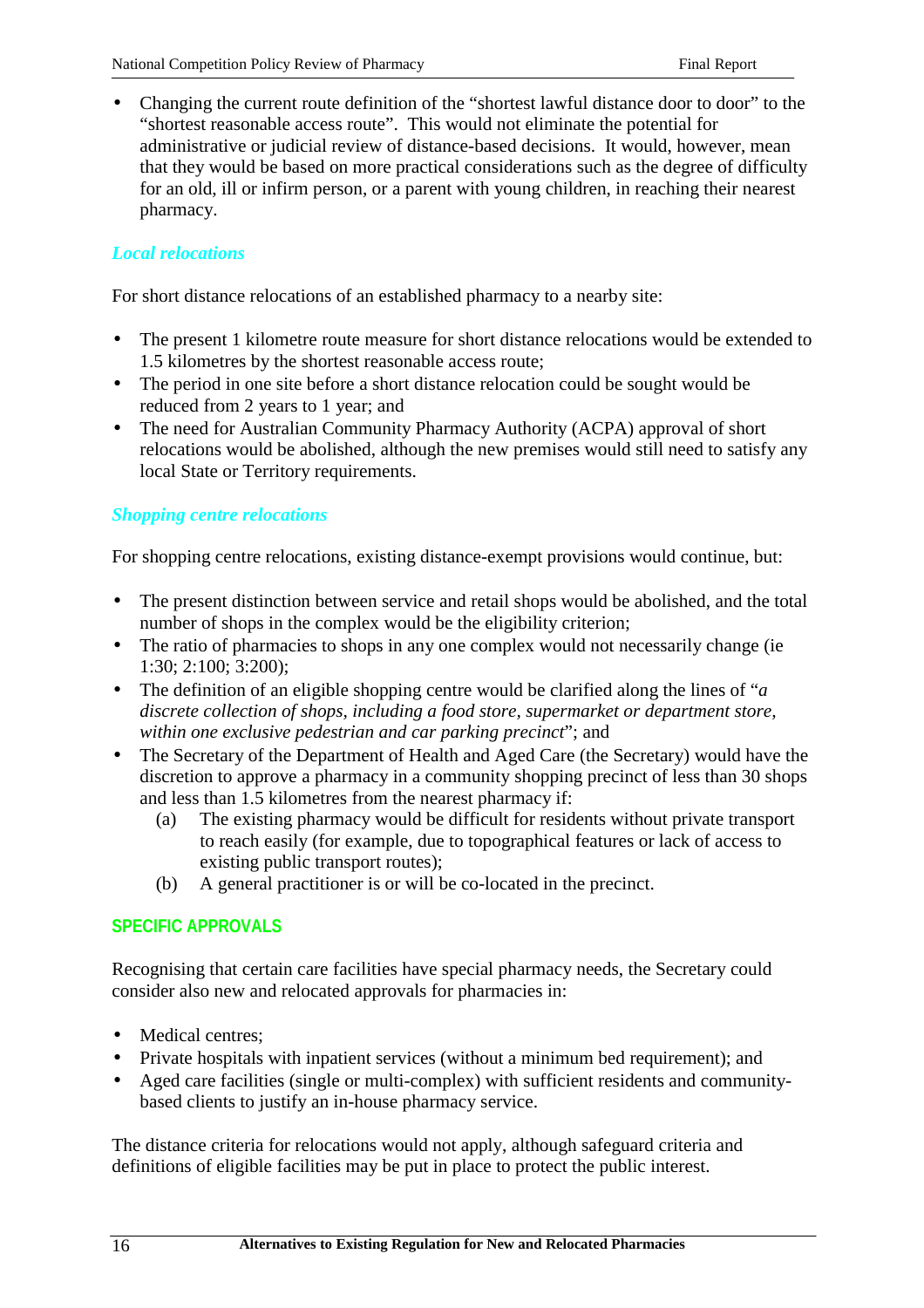#### **RURAL LOCALITIES**

In limited circumstances, the Secretary may issue a PBS approval to a designated rural or isolated locality if that locality satisfies the revised definite community need criteria of the nature outlined above, and applies for the issue of a location specific PBS approval under these proposed arrangements.

In these circumstances:

- The PBS approval would be tied to that locality;
- The ACPA may not necessarily have a role in recommending locality-based applications;
- The approval could not be relocated with a pharmacy from the designated locality to another place;
- The local community may use the approval to attract a pharmacy business to that locality, and may be involved in selecting pharmacy proprietors applying for access to the approval; and
- The ongoing need for an approval specific to a given locality would be reviewed periodically by the Commonwealth Department of Health and Aged Care.

## **PERIOD OF OPERATION OF THE SUGGESTED MEASURES**

These arrangements would commence on 1 July 2001, giving pharmacists and pharmacy proprietors reasonable notice of the changes coming into effect. Effectively, the starting date would be one year into the next Australian Community Pharmacy Agreement.

Once commenced, the measures outlined above would apply for a three to five year transitional period. At the end of that period:

- The pharmacy relocation restrictions would abolished altogether; and
- The new approval restrictions would be abolished if different remunerative arrangements are put in place as discussed in Chapter 3.

#### *Savings arrangements*

PBS dispensing approval applications for new and relocated pharmacies commencing trading after 1 July 2001 would be considered under present rules in respect of pharmacies for which (a) deeds of sale or purchase have been executed, (b) leases have been signed, and (c) applications for PBS dispensing approvals have been lodged, before 30 June 2001.

## **THE AUSTRALIAN COMMUNITY PHARMACY AUTHORITY**

For any transition period, there is a case for restructuring the composition and functions of the ACPA to ensure that it, and whatever rules it administers, are as responsive as possible to the needs of the community as a whole.

Under the transitional approach the ACPA would be retained but would:

• Be recognised by all parties as having its first duty to the Australian community rather than to the Commonwealth or to the community pharmacy industry and profession;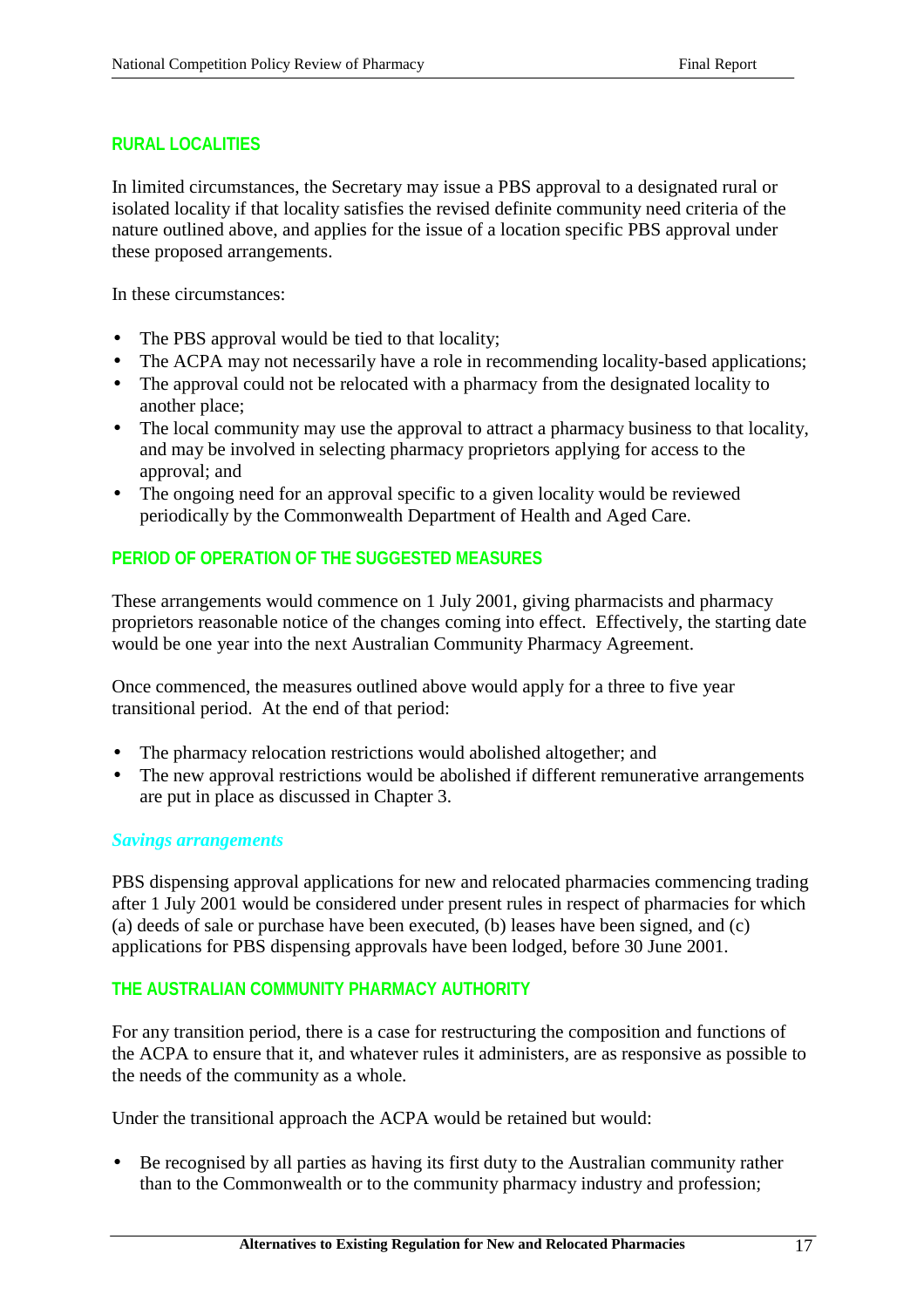- Be composed of persons appointed by the Commonwealth Minister in consultation with the Pharmacy Guild of Australia, the Pharmaceutical Society of Australia, and consumer interests;
- Be chaired by a person with personal experience of community pharmacy but not a current proprietor, and include in its membership a legal practitioner and a lay member, neither of whom should also be a registered pharmacist; and
- Interpret the Determination rules fairly and consistently on the basis of clear guidelines and established precedent. The ACPA in doing so could exercise approved limited discretion on matters such as distance from the nearest pharmacy, and matters relating to community shopping precincts described above. The limits of such discretion, and procedures for dealing with any ACPA member's conflicts of interest in dealing with applications, should be set out in published guidelines approved by the Minister.